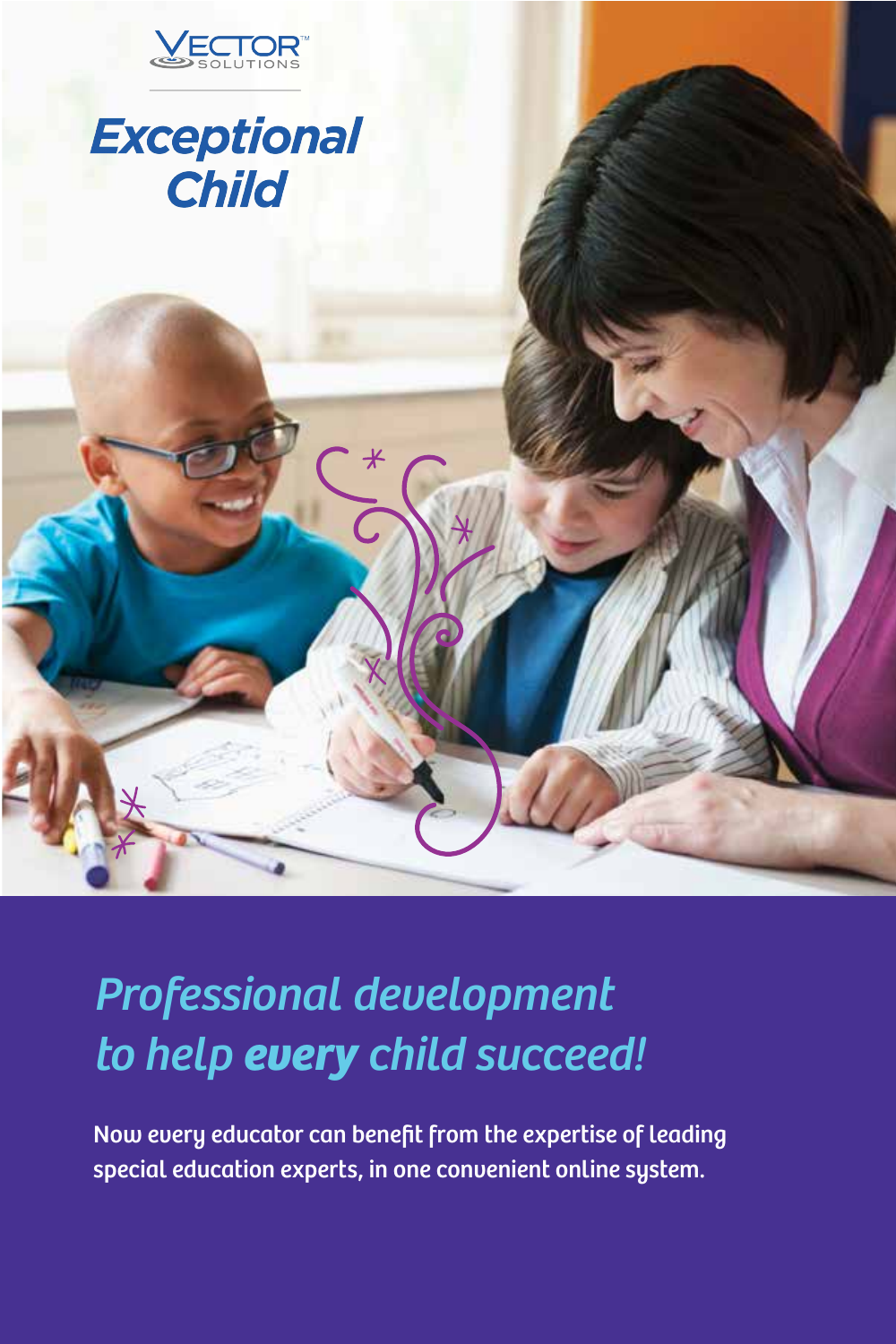

# Welcome to the Exceptional Child Online Professional Development System

#### **Prepare All Educators to Meet the Needs of Your Diverse Learners**

- Provide a wide variety of online courses for everyone who supports students with exceptionalities, including special education teachers, general education teachers, paraprofessionals, and more.
- Each multimedia-rich, evidence-based course includes:
	- Interventions
	- Actionable ideas
	- Assessments
	- Helpful reference materials
	- Certificate of completion
- Reduce professional development costs and offer more flexibility with self-paced courses that can be taken when it's most convenient for your educators, from any web-enabled device.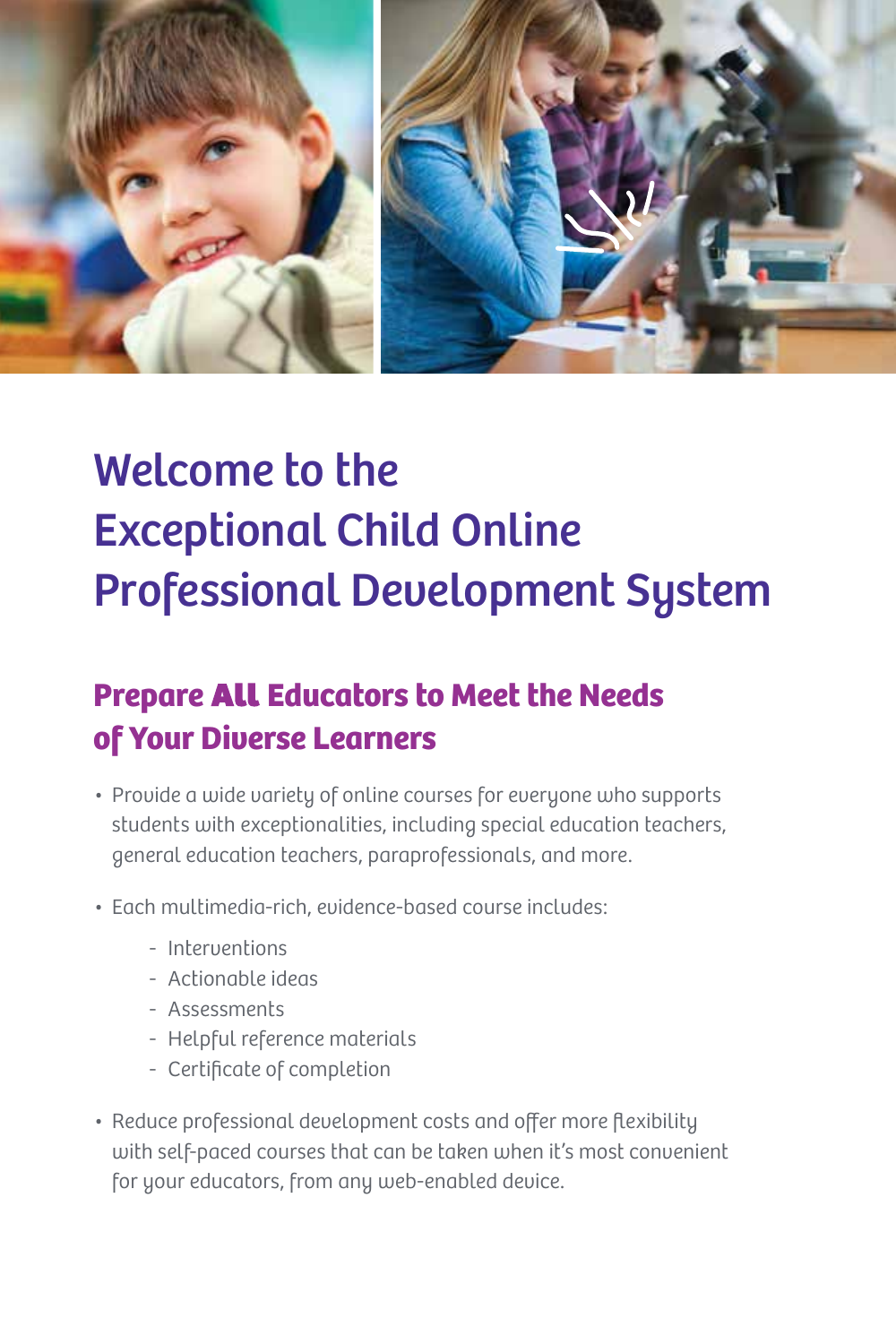#### **Find Courses on Key Special Education-Related Topics**

- Autism
- ADHD
- Behavior
- Special Ed Law
- IEP Process
- Co-Teaching
- Dyslexia and Orton Gillingham
- Bullying
- Transition
	- … and more

#### **Written by Leading Experts**

- Tim Lewis
- Carol Gray
- Andy Bondy
- Carol Kosnitsky
- Barb Bateman
	- … and more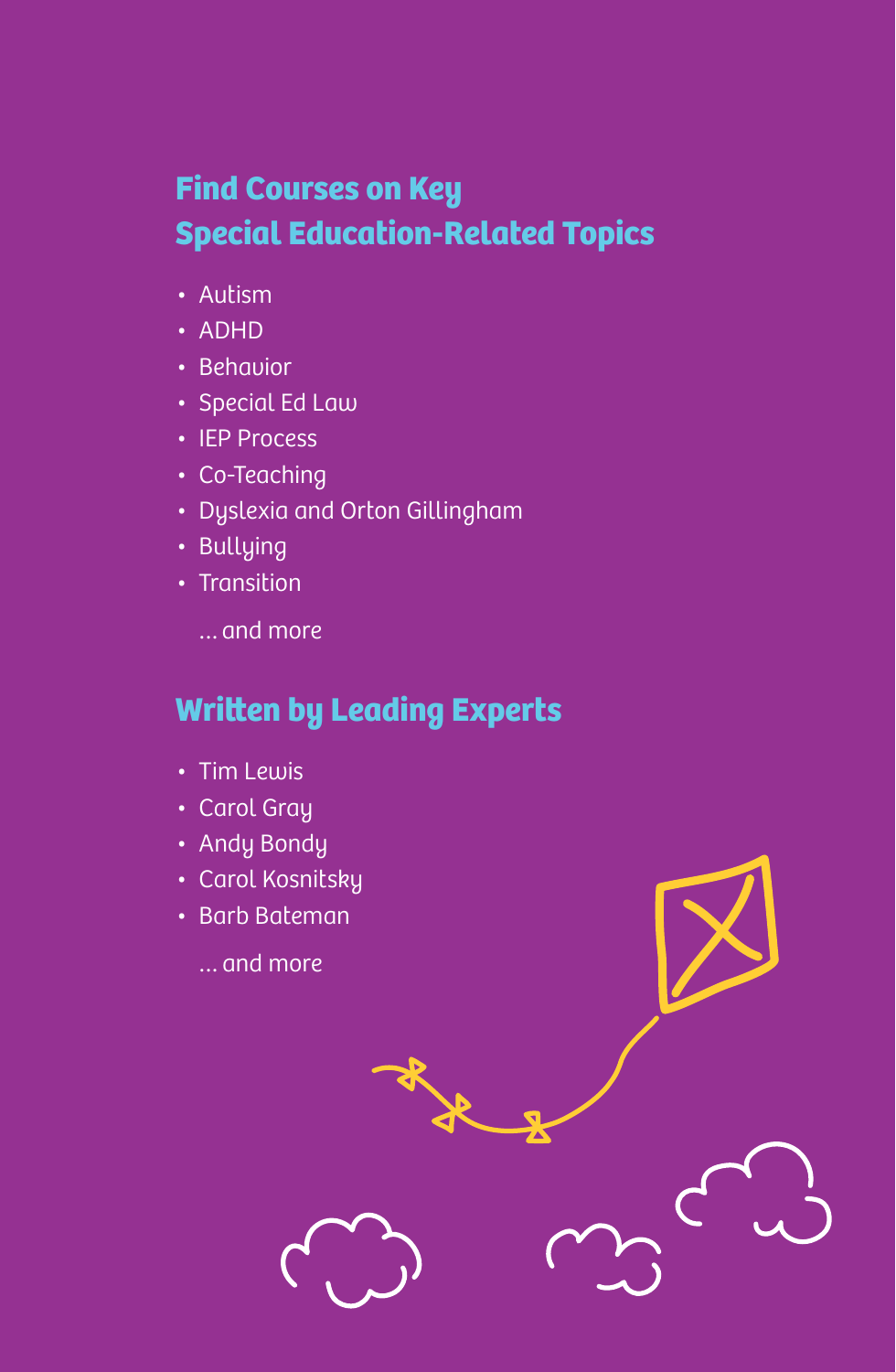### **Our System Makes Managing Professional Development Easy**

- Assign online courses to new hires, individuals, or groups of educators.
- Manage professional development for a single school or across an entire organization in less time.
- Ensure staff stay on track with email notifications of assignments and upcoming due dates.
- Track who has completed training with an administrator dashboard and valuable reports.
- Customize courses to meet your specific needs.



Our management system lets administrators easily assign and track training.

**Equip educators with the skills, instructional strategies, and resources they need to help every student reach his or her highest potential!**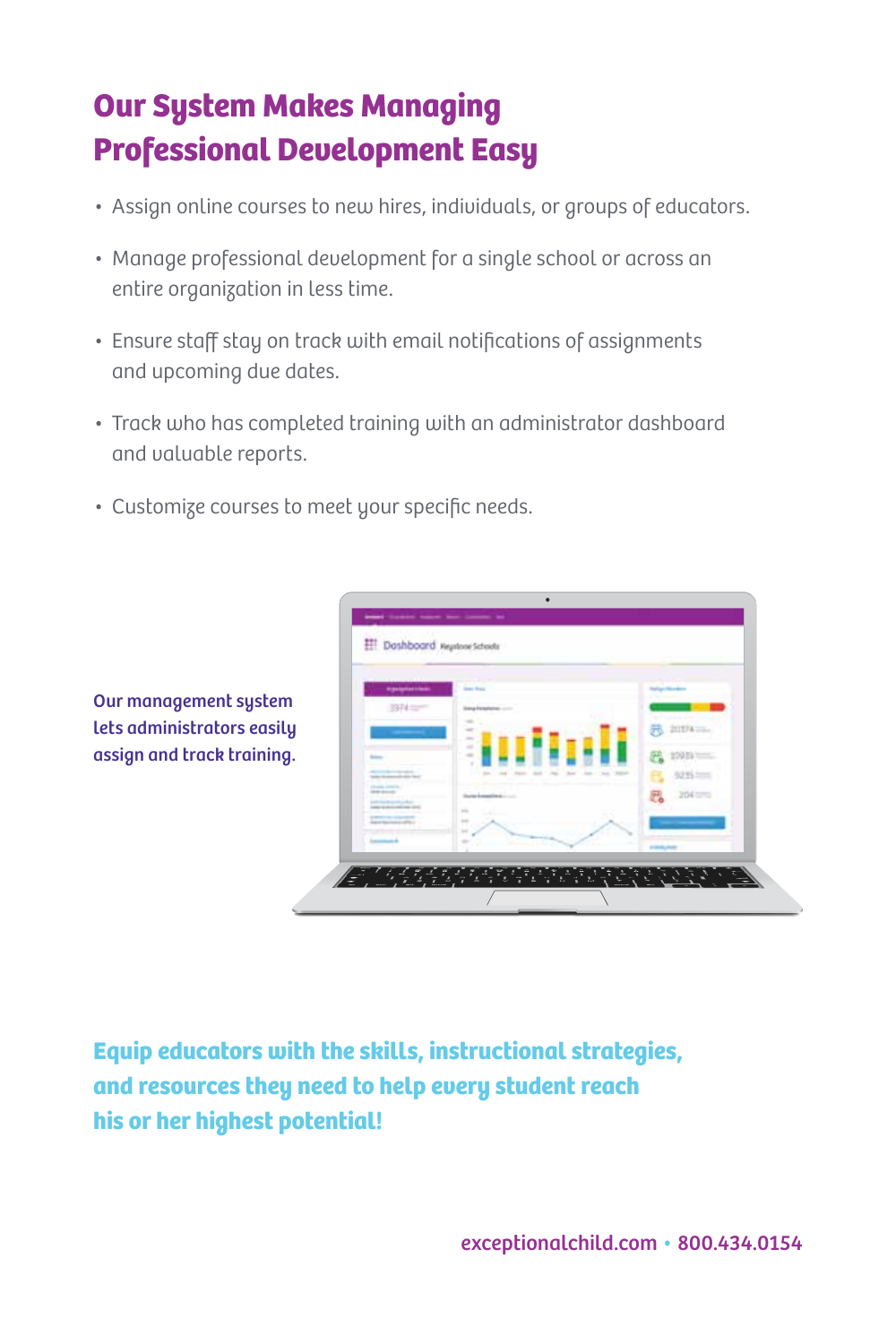

#### **Contact us at info@exceptionalchild.com or 800.434.0154 to schedule a demonstration.**

**View our Course Library, preview courses, and more at exceptionalchild.com.**



Exceptional Child is from the developers of SafeSchools Training, the #1 safety training program in K-12 schools.